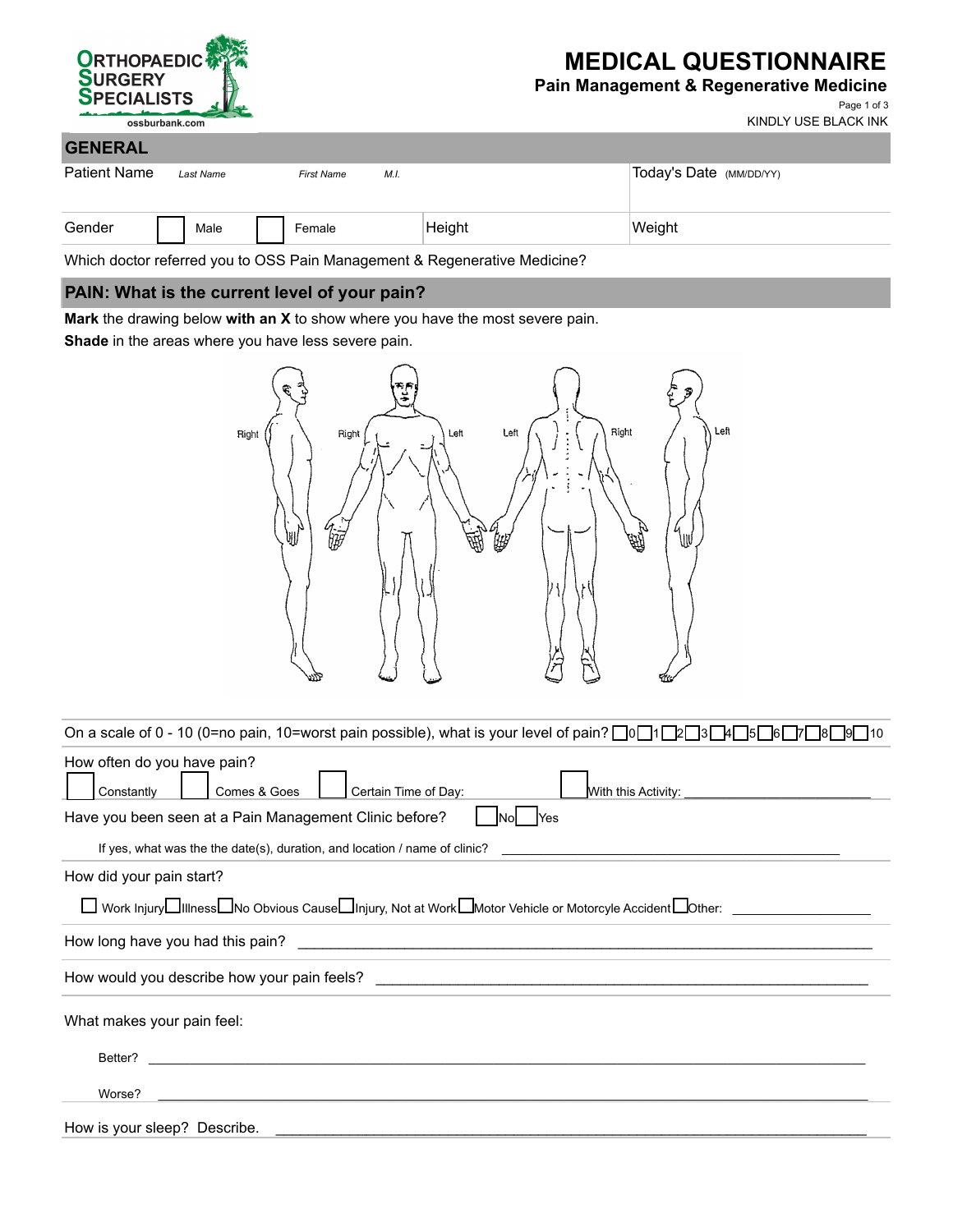

# **MEDICAL QUESTIONNAIRE**

## **Pain Management & Regenerative Medicine**

Page 2 of 3 KINDLY USE BLACK INK

## **GENERAL**

Patient Name Last Name First Name M.I. And M.I. Today's Date (MM/DD/YY)

# **HISTORY OF TREATMENT: How have you tried to manage the pain?**

Have you used any of these treatment(s) to ease your pain? Please check as it applies, provide the date(s), and describe outcome.

|                                        |                |            | Date(s) Tried | Outcome / Reason(s) Stopped? |
|----------------------------------------|----------------|------------|---------------|------------------------------|
| <b>Services</b>                        |                |            |               |                              |
| Physical Therapy                       | No             | Yes        |               |                              |
| <b>TENS Unit</b>                       | No             | Yes        |               |                              |
| Aqua Therapy                           | No             | Yes        |               |                              |
| Acupuncture                            | No             | Yes        |               |                              |
| Biofeedback                            | No             | Yes        |               |                              |
| Spinal Cord Stimulation (SCS)          | No             | Yes        |               |                              |
| Relaxation, imagery, mindfulness       | No             | Yes        |               |                              |
| <b>Injections</b>                      |                |            |               |                              |
| <b>Epidural Injection</b>              | No             | Yes        |               |                              |
| Transforaminal (Nerve Block) Injection | No             | Yes        |               |                              |
| Sacroiliac (SI) Joint Injection        | No             | Yes        |               |                              |
| Facet Injection                        | No             | Yes        |               |                              |
| <b>Trigger Point Injection</b>         | No             | Yes        |               |                              |
| Rhizotomy Injection                    | No             | Yes        |               |                              |
| Other                                  | No             | Yes        |               |                              |
| <b>Regenerative Medicine</b>           |                |            |               |                              |
| Platelet Rich Plasma (PRP)             | No             | Yes        |               |                              |
| Stem Cell                              | No             | Yes        |               |                              |
| Prolotherapy                           | No             | Yes        |               |                              |
| <b>Cartilage Regeneration</b>          | No             | Yes        |               |                              |
| <b>Nonsteroidal Medications</b>        |                |            |               |                              |
| Motrin (Ibuprofen)                     | No             | Yes        |               |                              |
| Aleve                                  | No             | Yes        |               |                              |
| Naproxen                               | No             | Yes        |               |                              |
| Mobic (Meloxicam)                      | No             | Yes        |               |                              |
| Lodine (Etodolac)                      | No             | Yes        |               |                              |
| <b>Other</b>                           |                |            |               |                              |
| Aspirin                                | No             | Yes        |               |                              |
| Tylenol                                | No             | Yes        |               |                              |
| Other                                  | $\bigsqcup$ No | $\Box$ Yes |               |                              |
| <b>Muscle Relaxants</b>                |                |            |               |                              |
| Baclofen                               | $\mathsf{No}$  | Yes        |               |                              |
| Robaxin                                | No             | Yes        |               |                              |
| Zanaflex                               | No             | Yes        |               |                              |
| Skelaxin                               | No             | Yes        |               |                              |
| Flexeril                               | No             | Yes        |               |                              |